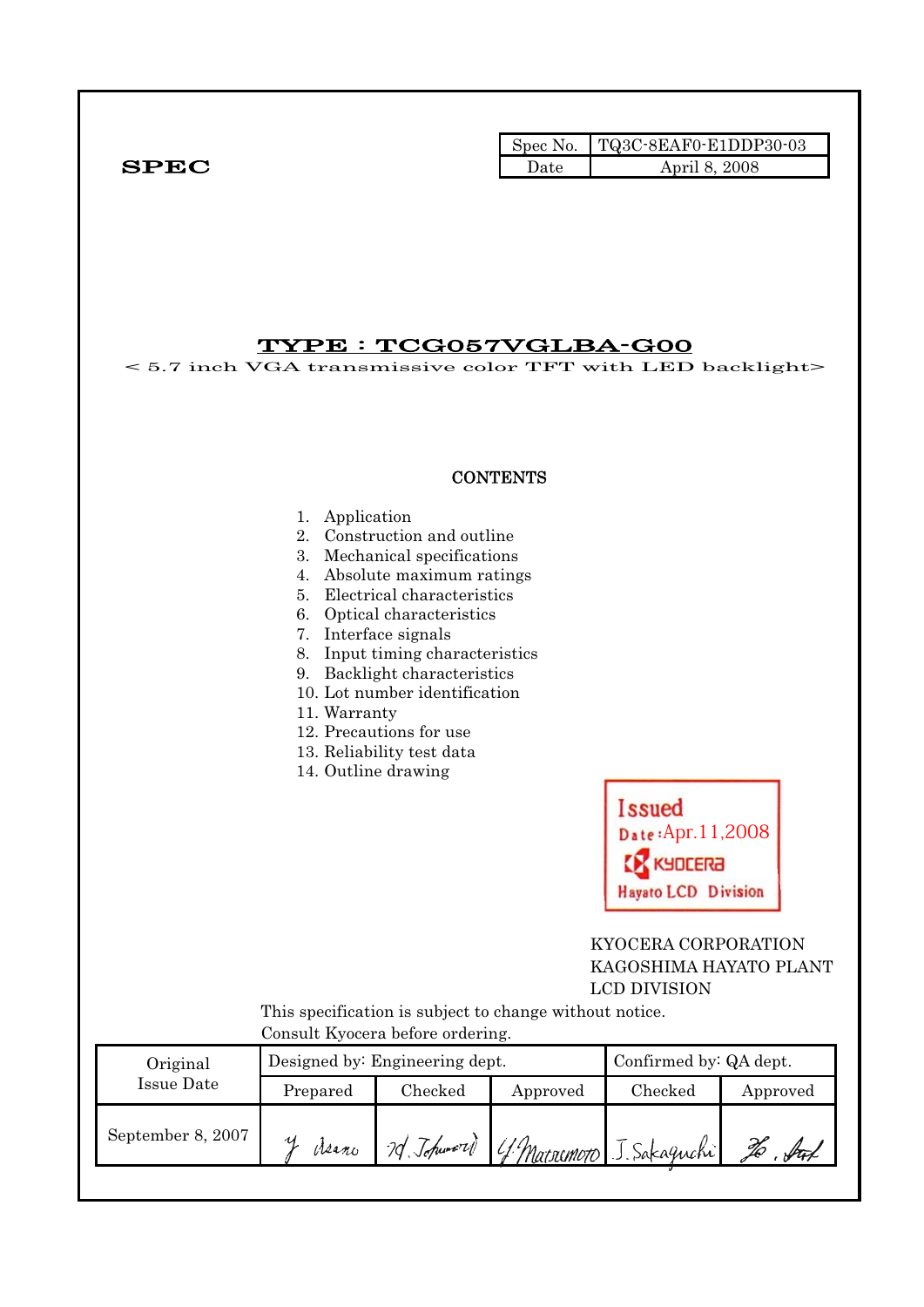| Spec No.              | Part No.        | Page |
|-----------------------|-----------------|------|
| TQ3C-8EAF0-E1DDP30-03 | TCG057VGLBA-G00 |      |

## Warning

- 1. This Kyocera LCD module has been specifically designed for use only in electronic devices and industrial machines in the area of audio control, office automation, industrial control home appliances, etc. The module should not be used in applications where the highest level of safety and reliability are required and module failure or malfunction of such module results in physical harm or loss of life, as well as enormous damage or loss. Such fields of applications include, without limitation, medical, aerospace, communications infrastructure, atomic energy control. Kyocera expressly disclaims any and all liability resulting in any way to the use of the module in such applications.
- 2. Customer agrees to indemnity, defend and hold Kyocera harmless from and against any and all actions, claims, damages, liabilities, awards, costs, and expenses, including legal expenses, resulting from or arising out of Customer's use, or sale for use, or Kyocera modules in applications.

# Caution

1. Kyocera shall have the right, which Customer hereby acknowledges, to immediately scrap or destroy tooling for Kyocera modules for which no Purchase Orders have been received from the Customer in a two-year period.

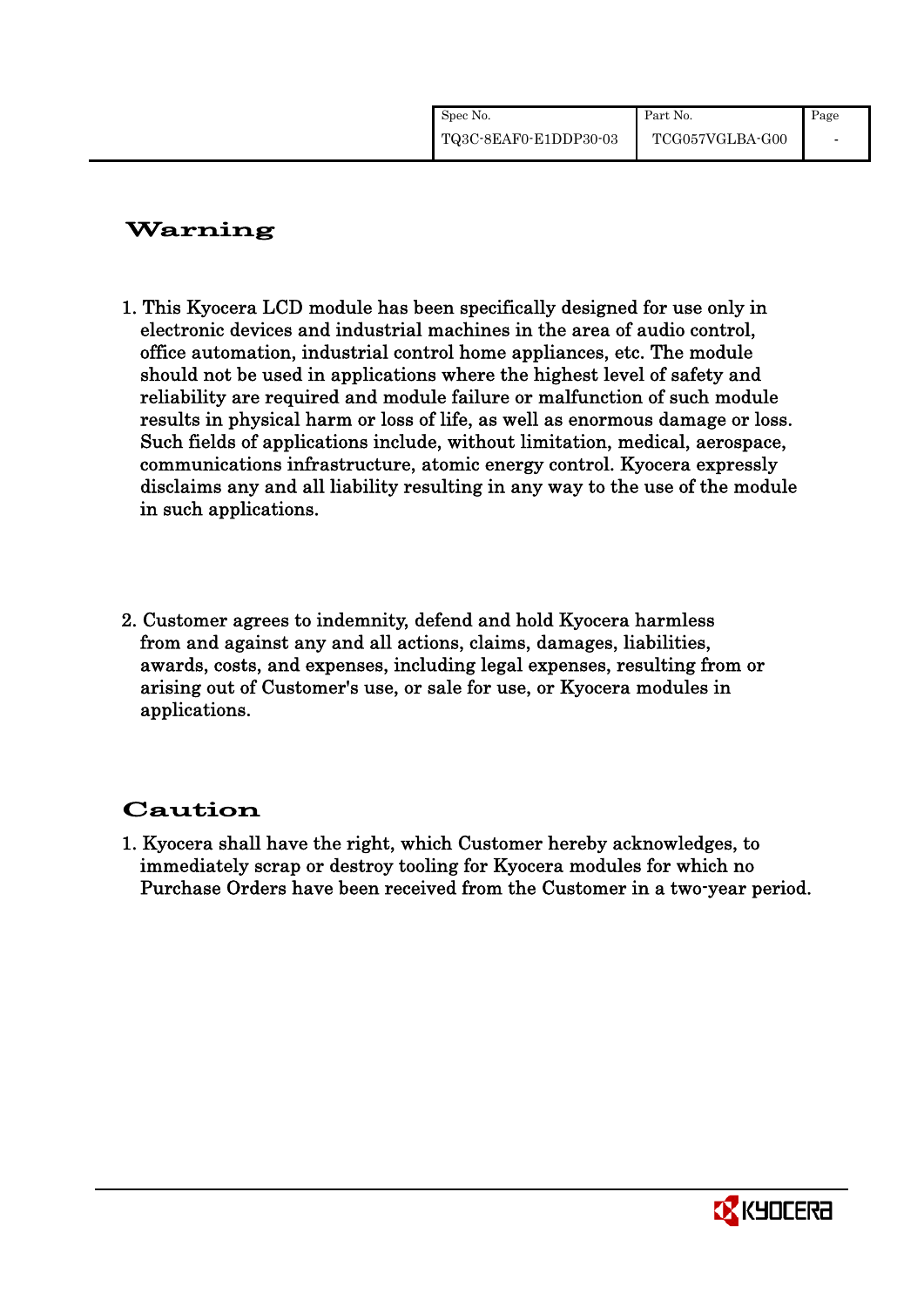|         |               |                |                   | Spec No.                                            |                                                           |                 | Part No.                |          | Page |
|---------|---------------|----------------|-------------------|-----------------------------------------------------|-----------------------------------------------------------|-----------------|-------------------------|----------|------|
|         |               |                |                   |                                                     | TQ3C-8EAF0-E1DDP30-03                                     | TCG057VGLBA-G00 |                         |          |      |
|         |               |                |                   |                                                     | Revision record                                           |                 |                         |          |      |
|         |               |                |                   | Designed by $:$ Engineering dept.                   |                                                           |                 | Confirmed by : QA dept. |          |      |
|         | Date          | Prepared       |                   | Checked                                             | Approved                                                  |                 | Checked                 | Approved |      |
|         |               |                |                   |                                                     |                                                           |                 |                         |          |      |
|         | Apr. 8, 2008  |                |                   |                                                     | y derno 10 Johnword (f. Matrimoro J. Sakaguchi 26, Aux    |                 |                         |          |      |
| Rev.No. | Date          | Page           |                   |                                                     | Descriptions                                              |                 |                         |          |      |
| 01      | Dec. 12, 2007 | $\mathbf{1}$   |                   | 2. Construction and outline                         |                                                           |                 |                         |          |      |
|         |               |                |                   |                                                     | $\sim$ Add comment "Additional circuit"                   |                 |                         |          |      |
|         |               |                |                   | 3. Mechanical specifications                        |                                                           |                 |                         |          |      |
|         |               | 2              |                   | $\sim$ Change "Mass"<br>4. Absolute maximum ratings |                                                           |                 |                         |          |      |
|         |               |                | $\sim$ Delete ()  |                                                     |                                                           |                 |                         |          |      |
|         |               | 3              |                   | 5. Electrical characteristics                       |                                                           |                 |                         |          |      |
|         |               |                | $\sim$ Delete ()  |                                                     |                                                           |                 |                         |          |      |
|         |               |                |                   |                                                     | $\sim$ Add "Current consumption value"                    |                 |                         |          |      |
|         |               | 4              |                   | 6. Optical characteristics                          |                                                           |                 |                         |          |      |
|         |               |                | $\sim$ Delete ()  |                                                     |                                                           |                 |                         |          |      |
|         |               |                | $\sim$ Change all |                                                     |                                                           |                 |                         |          |      |
|         |               | 9              | $\sim$ Delete ()  |                                                     | 9. LED backlight characteristics                          |                 |                         |          |      |
|         |               |                |                   |                                                     | $\sim$ Change "Operating life time"                       |                 |                         |          |      |
|         |               |                |                   |                                                     |                                                           |                 |                         |          |      |
|         |               | 13             |                   | 14. Outline Drawing                                 | $\sim$ Change "121A5063000" $\rightarrow$ "121A5063000-1" |                 |                         |          |      |
| 02      | Feb. 29, 2008 | $\overline{4}$ |                   | 6. Optical characteristics                          |                                                           |                 |                         |          |      |
|         |               |                |                   |                                                     | $\sim$ Change Response time "Down"                        |                 |                         |          |      |
| 03      | Apr. 8, 2008  | 14             |                   | $14.$ Outline Drawing                               |                                                           |                 |                         |          |      |
|         |               |                |                   |                                                     | $\sim$ Add Outline Drawing "121A5065800"                  |                 |                         |          |      |
|         |               |                |                   |                                                     |                                                           |                 |                         |          |      |
|         |               |                |                   |                                                     |                                                           |                 |                         |          |      |
|         |               |                |                   |                                                     |                                                           |                 |                         |          |      |
|         |               |                |                   |                                                     |                                                           |                 |                         |          |      |
|         |               |                |                   |                                                     |                                                           |                 |                         |          |      |
|         |               |                |                   |                                                     |                                                           |                 |                         |          |      |
|         |               |                |                   |                                                     |                                                           |                 |                         |          |      |
|         |               |                |                   |                                                     |                                                           |                 |                         |          |      |
|         |               |                |                   |                                                     |                                                           |                 |                         |          |      |
|         |               |                |                   |                                                     |                                                           |                 |                         |          |      |
|         |               |                |                   |                                                     |                                                           |                 |                         |          |      |
|         |               |                |                   |                                                     |                                                           |                 |                         |          |      |
|         |               |                |                   |                                                     |                                                           |                 |                         |          |      |
|         |               |                |                   |                                                     |                                                           |                 |                         |          |      |
|         |               |                |                   |                                                     |                                                           |                 |                         |          |      |
|         |               |                |                   |                                                     |                                                           |                 |                         |          |      |
|         |               |                |                   |                                                     |                                                           |                 |                         |          |      |
|         |               |                |                   |                                                     |                                                           |                 |                         |          |      |
|         |               |                |                   |                                                     |                                                           |                 |                         |          |      |

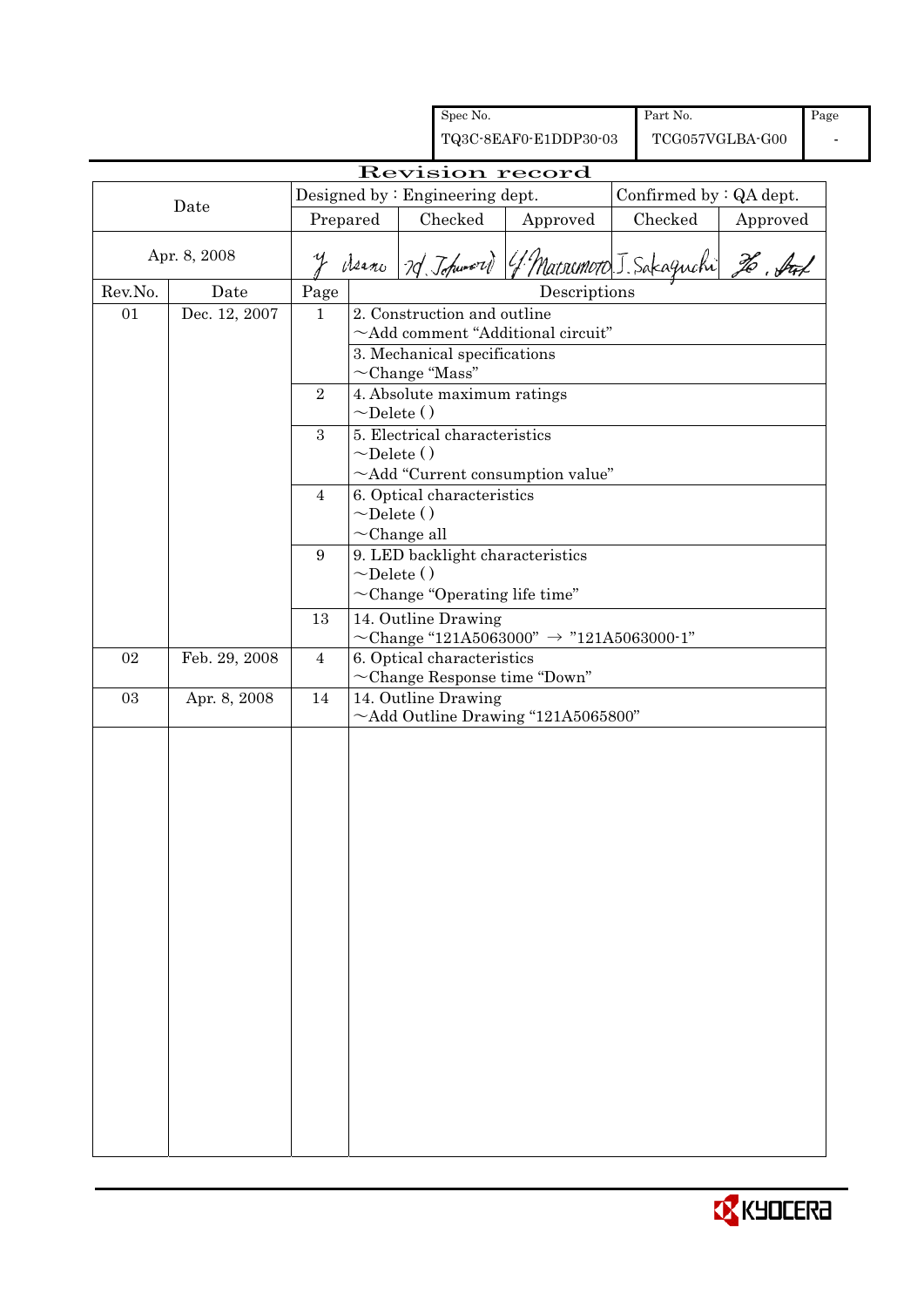#### 1. Application

This document defines the specification of TCG057VGLBA-G00. (RoHS Compliant)

#### 2. Construction and outline

| LCD.               | : Transmissive color dot matrix type TFT             |
|--------------------|------------------------------------------------------|
| Backlight system   | : LED                                                |
| Polarizer          | $\therefore$ Glare treatment                         |
| Additional circuit | : Timing controller, Power supply $(3.3V)$ input)    |
|                    | (without constant current circuit for LED Backlight) |

### 3. Mechanical specifications

| <b>Item</b>        | Specification                                                   | Unit |
|--------------------|-----------------------------------------------------------------|------|
| Outline dimensions | 127.2 (W) $\times$ 100.4 (H) $\times$ 5.7 (D)                   | mm   |
| Active area        | $115.2$ (W) $\times$ 86.4 (H)<br>(14.4cm / 5.7 inch (Diagonal)) | mm   |
| Dot format         | $640 \times (B,G,R)$ (W) $\times 480$ (H)                       | dot  |
| Dot pitch          | $0.06$ (W) $\times$ 0.18 (H)                                    | mm   |
| $*1$<br>Base color | Normally White                                                  |      |
| Mass               | 110                                                             | g    |

\*1 Due to the characteristics of the LCD material, the color varies with environmental temperature.

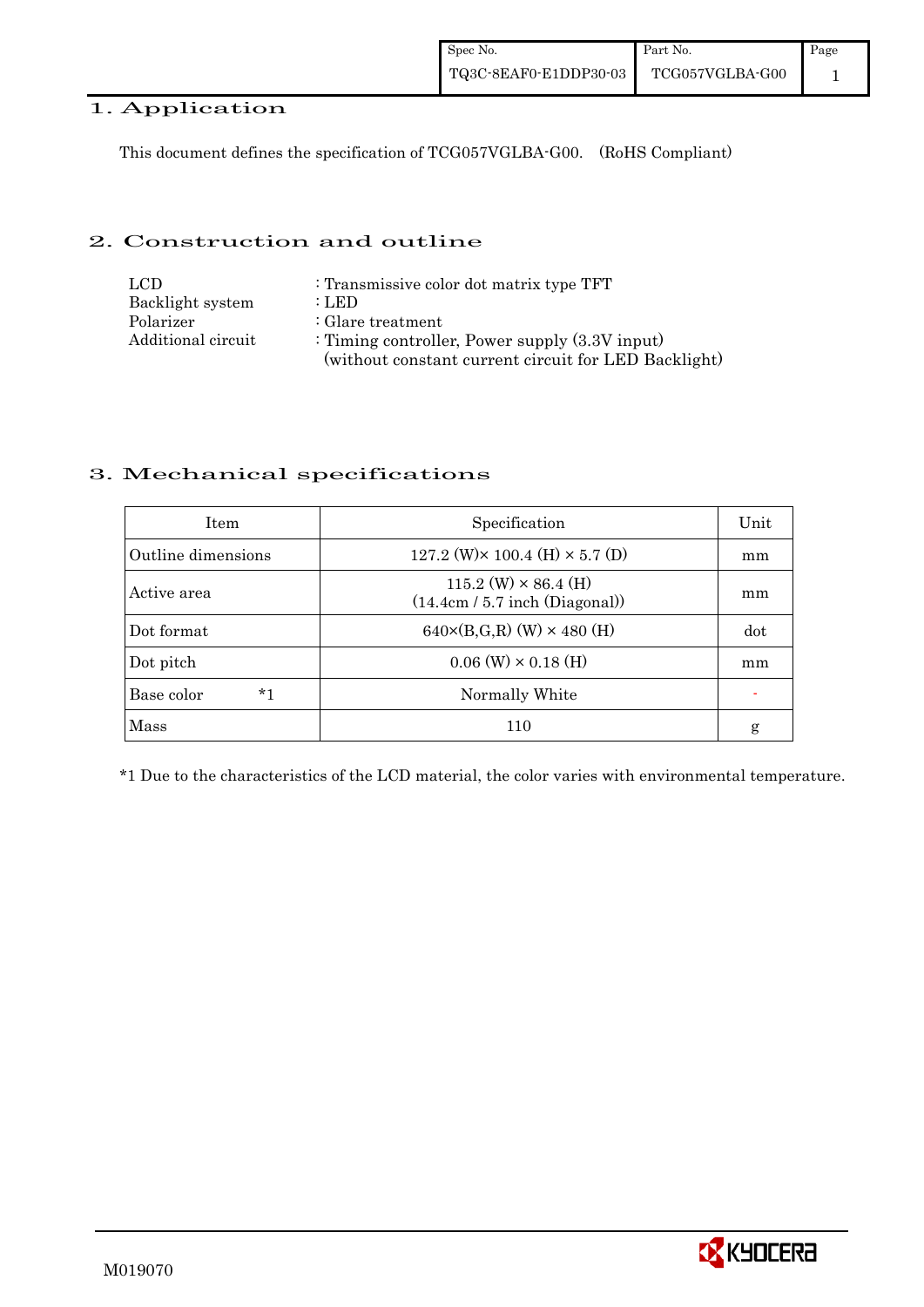#### 4. Absolute maximum ratings

| Item                     |         | Symbol       | Min.   | Max. | Unit |
|--------------------------|---------|--------------|--------|------|------|
| Supply voltage for logic |         | $\rm V_{DD}$ |        | 4.0  |      |
| Input signal voltage     | $*1$    | $\rm V_{IN}$ | $-0.3$ | 6.0  |      |
| LED forward current      | $*_{2}$ | ΙF           | -      | 30   | mA   |
| Reversed voltage         | $*_{2}$ | VR.          |        |      |      |

4-1. Electrical absolute maximum ratings

\*1 Input signal : CK,  $R0 \sim R5$ ,  $G0 \sim G5$ ,  $B0 \sim B5$ ,  $H<sub>SYNC</sub>$ ,  $V<sub>SYNC</sub>$ ,  $ENAB$ ,  $R/L$ ,  $U/D$ 

\*2 For each "AN1-CA1", "AN2-CA2" and "AN3-CA3" Temp.  $= 25^{\circ}$ C

4-2. Environmental absolute maximum ratings

| Item                  |       | Symbol                  | Min.    | Max.    | Unit      |
|-----------------------|-------|-------------------------|---------|---------|-----------|
| Operating temperature | $*1$  | Top                     | $-20$   | 70      | $\circ$ C |
| Storage temperature   | $*$ ? | T <sub>STO</sub>        | $-30$   | 80      | $\circ$ C |
| Operating humidity    | $*3$  | Hop                     | $10\,$  | $*_{4}$ | %RH       |
| Storage humidity      | $*3$  | <b>H</b> <sub>sto</sub> | 10      | $*_{4}$ | %RH       |
| Vibration             |       | $\blacksquare$          | $*_{5}$ | $*5$    |           |
| Shock                 |       |                         | $*6$    | $*6$    |           |

\*1 Operating temperature means a temperature which operation shall be guaranteed. Since display performance is evaluated at 25°C, another temperature range should be confirmed.

\*2 Temp. =  $-30^{\circ}$ C $<$ 48h, Temp. =  $80^{\circ}$ C $<$ 168h

 Store LCD panels at normal temperature/humidity. Keep them free from vibration and shock. An LCD panel that is kept at a low or a high temperature for a long time can be defective due to other conditions, even if the low or high temperature satisfies the standard. (Please refer to "Precautions for Use" for details.)

\*3 Non-condensing

\*4 Temp.≦40°C, 85%RH Max.

Temp.  $>40^{\circ}$ C, Absolute humidity shall be less than 85%RH at 40 $^{\circ}$ C.

\*5

| Frequency       | $10\sim$ 55 Hz    | Acceleration value           |  |  |
|-----------------|-------------------|------------------------------|--|--|
| Vibration width | $0.15$ mm         | $(0.3 \sim 9 \text{ m/s}^2)$ |  |  |
| Interval        | $10 - 55 - 10$ Hz | 1 minutes                    |  |  |

 2 hours in each direction X, Y, Z (6 hours total) EIAJ ED-2531

\*6 Acceleration: 490 m/s2, Pulse width: 11 ms

3 times in each direction:  $\pm X$ ,  $\pm Y$ ,  $\pm Z$ 

EIAJ ED-2531

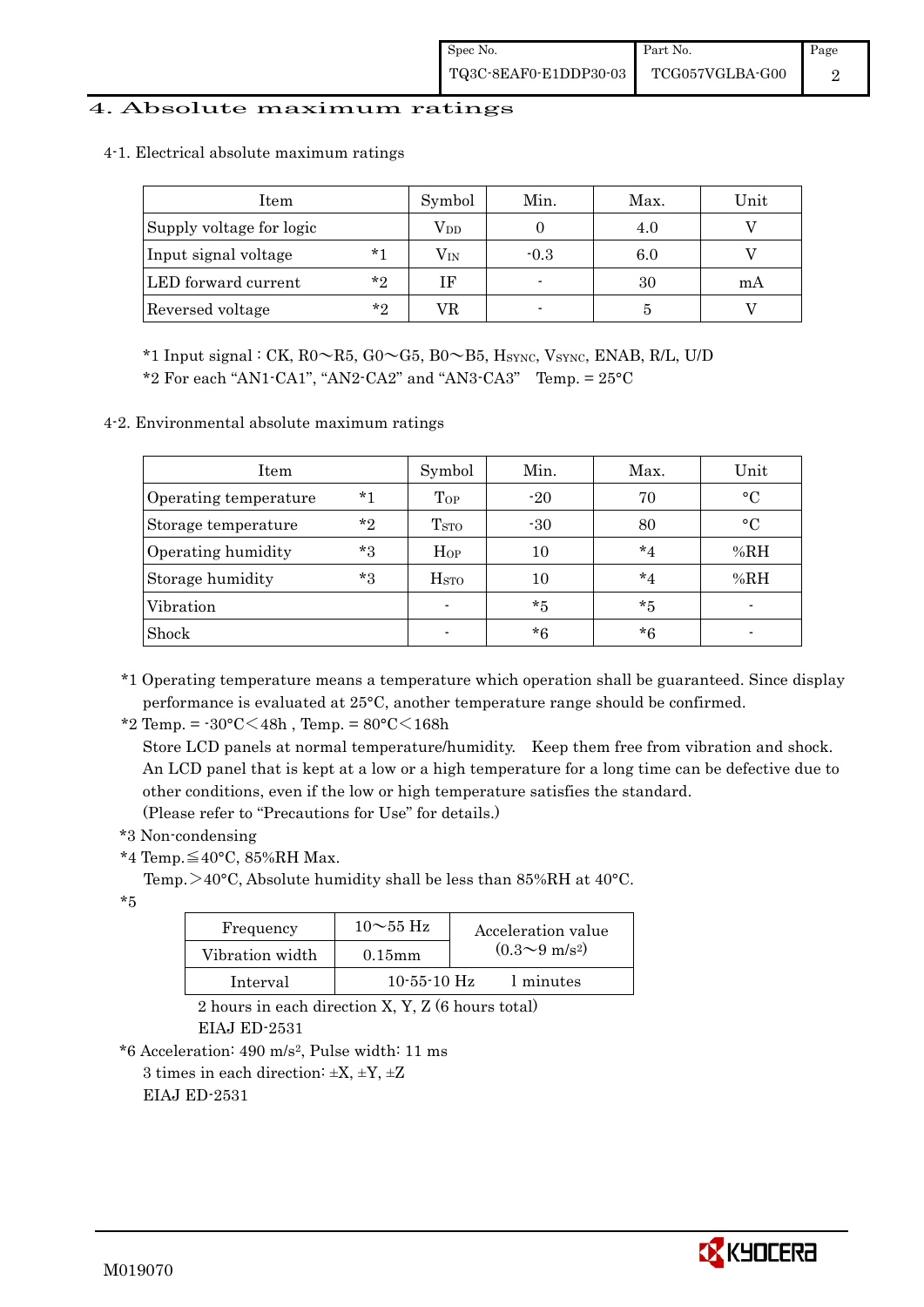| Spec No.              | Part No.        | Page |
|-----------------------|-----------------|------|
| TQ3C-8EAF0-E1DDP30-03 | TCG057VGLBA-G00 |      |

#### 5. Electrical characteristics

|                                 |               |                |                          |      | Temp. = $-20 \sim 70$ °C |         |
|---------------------------------|---------------|----------------|--------------------------|------|--------------------------|---------|
| Item                            | Symbol        | Condition      | Min.                     | Typ. | Max.                     | Unit    |
| Supply voltage for logic *1     | $\rm V_{DD}$  | $\blacksquare$ | 3.0                      | 3.3  | 3.6                      | V       |
| Current consumption for logic   | $_{\rm{LDD}}$ | $*_{2}$        | $\blacksquare$           | 170  | 220                      | mA      |
| Permissive input ripple voltage | $\rm V_{RP}$  | $\blacksquare$ | $\overline{\phantom{0}}$ |      | 100                      | $mVp-p$ |
|                                 | $\rm V_{II}$  | "Low" level    | $\Omega$                 |      | 0.3V <sub>DD</sub>       | V       |
| Input signal voltage *3         | $\rm V_{IH}$  | "High" level   | 0.7V <sub>DD</sub>       |      | $\rm V_{DD}$             |         |

\*1 VDD-turn-on conditions



### \*2 Display pattern:



 $*3$  Input signal : CK, R0 $\sim$ R5, G0 $\sim$ G5, B0 $\sim$ B5, H<sub>SYNC</sub>, V<sub>SYNC</sub>, ENAB, R/L, U/D

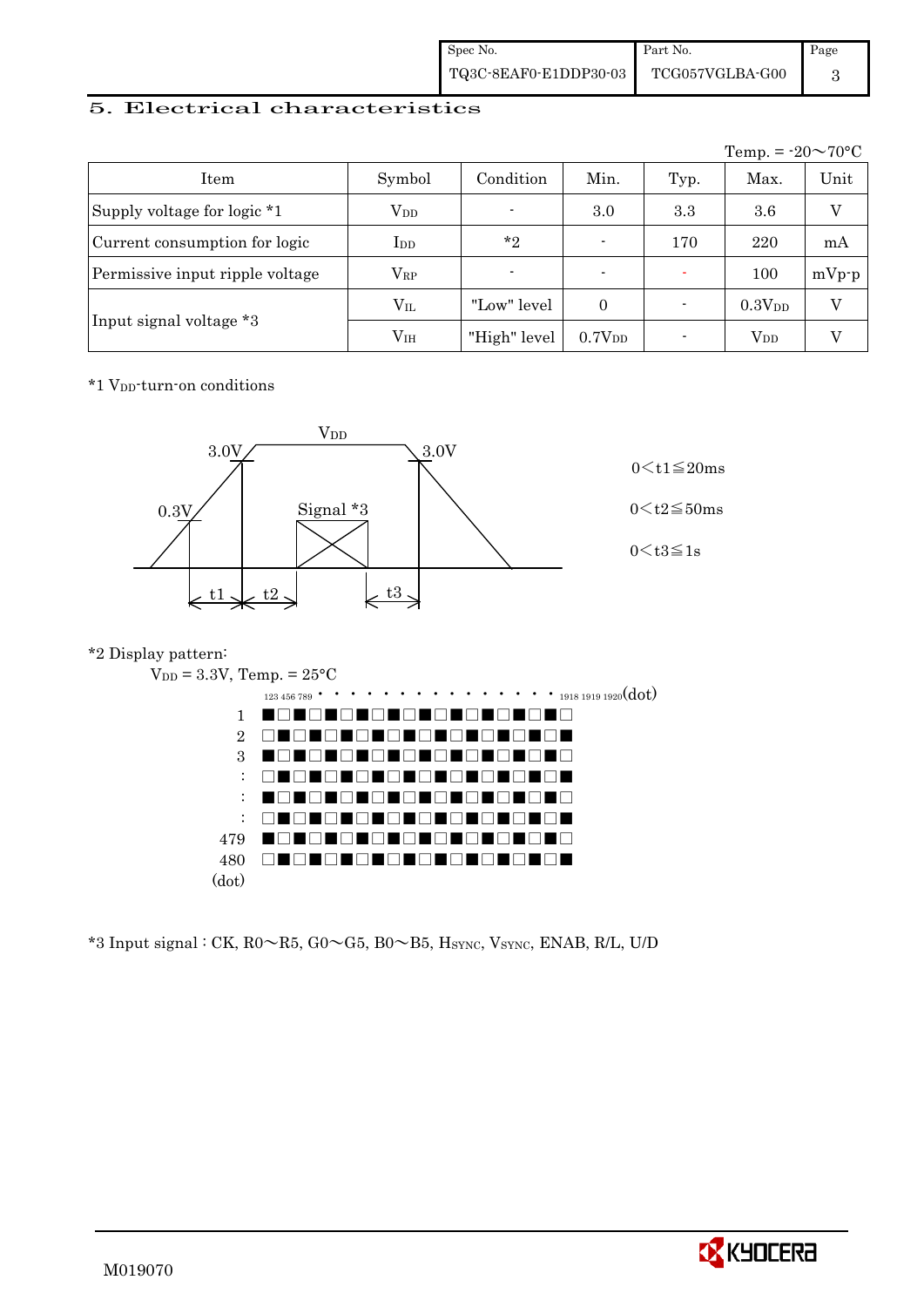Spec No. TQ3C-8EAF0-E1DDP30-03 Part No. TCG057VGLBA-G00

Page 4

## 6. Optical characteristics

Measuring spot =  $\phi$  6.0mm, Temp. = 25°C

| Item                                  |       | Symbol         | Condition                   | Min.                     | Typ. | Max.           | Unit                     |
|---------------------------------------|-------|----------------|-----------------------------|--------------------------|------|----------------|--------------------------|
|                                       | Rise  | $\tau_r$       | $\theta = \phi = 0^{\circ}$ | $\overline{\phantom{a}}$ | 10   | $\blacksquare$ | ms                       |
| Response time                         | Down  | $\tau$ d       | $\theta = \phi = 0^{\circ}$ | $\blacksquare$           | 25   |                | ms                       |
|                                       |       | $\theta$ upper |                             | $\overline{a}$           | 80   |                |                          |
| Viewing angle range<br>View direction |       | $\theta$ lower | $CR \ge 5$                  | $\overline{\phantom{0}}$ | 80   |                | deg.                     |
| $: 6$ o'clock                         |       | $\phi$ left    |                             | $\overline{\phantom{0}}$ | 80   |                |                          |
| (Gray inversion)                      |       | $\phi$ RIGHT   |                             | $\overline{\phantom{a}}$ | 80   |                | deg.                     |
| Contrast ratio                        |       | CR             | $\theta = \phi = 0^{\circ}$ | 300                      | 500  |                | $\overline{\phantom{a}}$ |
| <b>Brightness</b>                     |       | L              | IF=15mA/Line                | 175                      | 250  |                | cd/m <sup>2</sup>        |
|                                       | Red   | $\mathbf X$    | $\theta = \phi = 0^{\circ}$ | 0.56                     | 0.61 | 0.66           |                          |
|                                       |       | У              |                             | 0.32                     | 0.37 | 0.42           |                          |
|                                       |       | X              | $\theta = \phi = 0^{\circ}$ | 0.29                     | 0.34 | 0.39           |                          |
| Chromaticity                          | Green | $\mathbf y$    |                             | 0.52                     | 0.57 | 0.62           | $\overline{a}$           |
| coordinates                           | Blue  | X              | $\theta = \phi = 0^{\circ}$ | 0.09                     | 0.14 | 0.19           |                          |
|                                       |       | У              |                             | 0.06                     | 0.11 | 0.16           |                          |
|                                       |       | X              |                             | 0.27                     | 0.32 | 0.37           |                          |
|                                       | White | $\mathbf y$    | $\theta = \phi = 0^{\circ}$ | 0.29                     | 0.34 | 0.39           |                          |

6-1. Definition of contrast ratio

$$
CR(Contrast ratio) = \frac{Brightness with all pixels "White"
$$
  
Brightness with all pixels "Black"

#### 6-2. Definition of response time



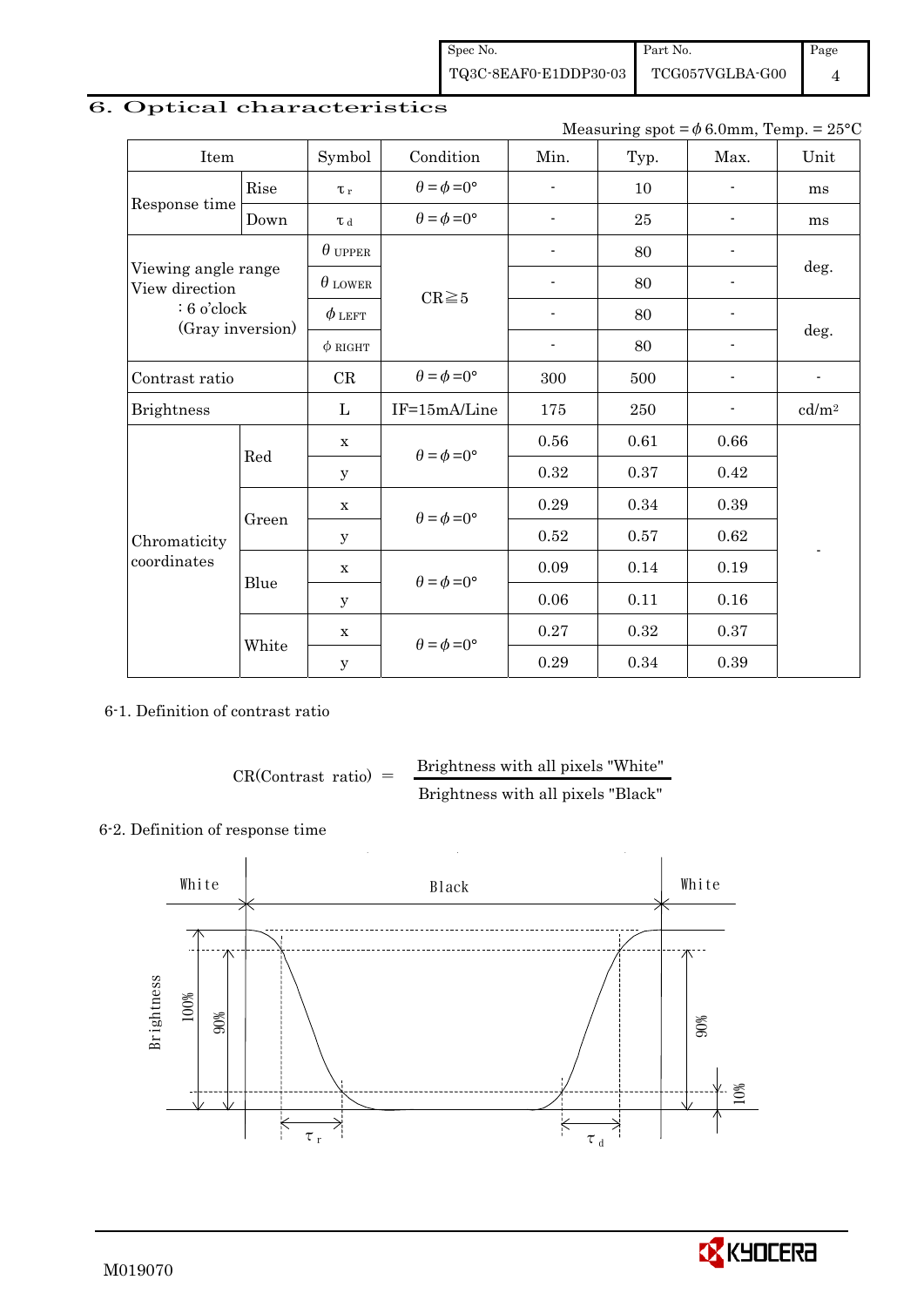

6-4. Brightness measuring points



1) Rating is defined on the average in the viewing area.

2) Measured 30 minutes after the LED is powered on. (Ambient temp. = 25°C)

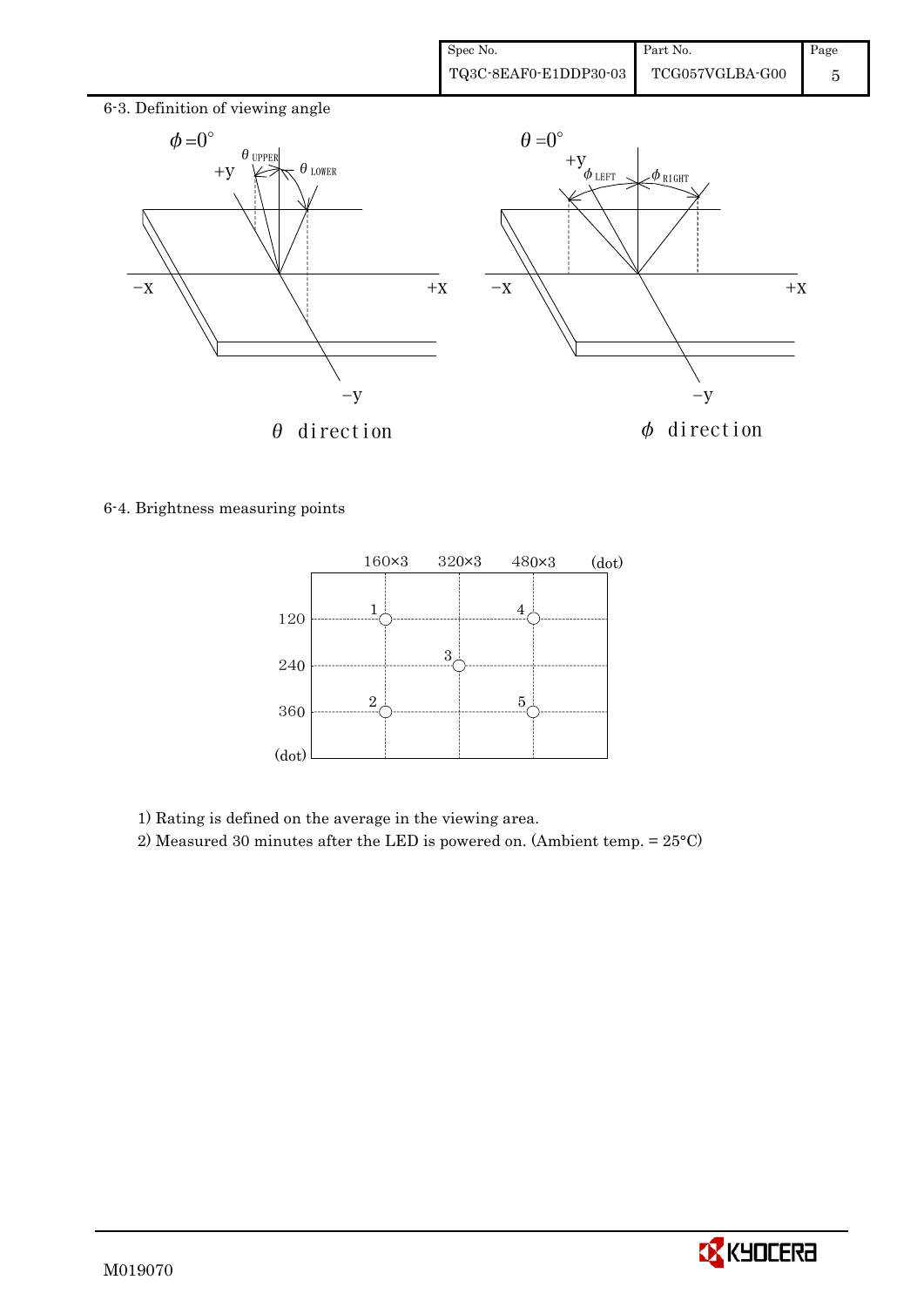## 7. Interface signals

| No.             | Symbol                 | Description                                                                        | I/O                      | Note    |
|-----------------|------------------------|------------------------------------------------------------------------------------|--------------------------|---------|
| 1               | <b>GND</b>             | <b>GND</b>                                                                         |                          |         |
| $\sqrt{2}$      | CK                     | Clock signal for sampling each data signal                                         | $\bf I$                  |         |
| 3               | $H_{\rm SYNC}$         | Horizontal synchronous signal (negative)                                           | $\mathbf I$              |         |
| $\overline{4}$  | $V_{\rm SYNC}$         | Vertical synchronous signal (negative)                                             | I                        |         |
| $\bf 5$         | <b>GND</b>             | <b>GND</b>                                                                         |                          |         |
| $\,6\,$         | R <sub>0</sub>         | RED data signal (LSB)                                                              | I                        |         |
| $\overline{7}$  | R1                     | RED data signal                                                                    | $\bf I$                  |         |
| $8\,$           | R2                     | RED data signal                                                                    | $\rm I$                  |         |
| $9\phantom{.0}$ | R3                     | RED data signal                                                                    | $\mathbf I$              |         |
| 10              | R <sub>4</sub>         | RED data signal                                                                    | Ι                        |         |
| 11              | R5                     | RED data signal (MSB)                                                              | $\mathbf I$              |         |
| 12              | <b>GND</b>             | <b>GND</b>                                                                         |                          |         |
| 13              | G <sub>0</sub>         | GREEN data signal (LSB)                                                            | $\rm I$                  |         |
| 14              | G <sub>1</sub>         | GREEN data signal                                                                  | $\mathbf I$              |         |
| 15              | G <sub>2</sub>         | GREEN data signal                                                                  | Ι                        |         |
| 16              | G <sub>3</sub>         | GREEN data signal                                                                  | $\mathbf I$              |         |
| 17              | G <sub>4</sub>         | GREEN data signal                                                                  | $\bf I$                  |         |
| 18              | G5                     | GREEN data signal (MSB)                                                            | $\bf I$                  |         |
| 19              | <b>GND</b>             | <b>GND</b>                                                                         |                          |         |
| 20              | B <sub>0</sub>         | BLUE data signal (LSB)                                                             | $\mathbf I$              |         |
| 21              | B1                     | BLUE data signal                                                                   | $\mathbf I$              |         |
| 22              | B <sub>2</sub>         | BLUE data signal                                                                   | $\mathbf I$              |         |
| 23              | B <sub>3</sub>         | BLUE data signal                                                                   | $\bf I$                  |         |
| 24              | B4                     | BLUE data signal                                                                   | $\rm I$                  |         |
| 25              | B5                     | BLUE data signal (MSB)                                                             | $\bf I$                  |         |
| 26              | <b>GND</b>             | <b>GND</b>                                                                         |                          |         |
| $\bf 27$        | <b>ENAB</b>            | Signal to settle the horizontal display position (positive)                        | $\mathbf I$              | $*_{1}$ |
| 28              | $V_{DD}$               | 3.3V power supply                                                                  | $\overline{\phantom{0}}$ |         |
| 29              | <b>V</b> <sub>DD</sub> | 3.3V power supply                                                                  | $\overline{\phantom{a}}$ |         |
| 30              | R/L                    | Horizontal display mode select signal<br>$L: Normal, H: Left / Right reverse mode$ | I                        | $*_{2}$ |
| 31              | U/D                    | Vertical display mode select signal<br>H: Normal, L: Up / Down reverse mode        | $\mathbf I$              |         |
| 32              | NC                     | No connect                                                                         |                          |         |
| 33              | CA1                    | Cathode 1                                                                          | $\overline{\phantom{a}}$ |         |
| 34              | CA2                    | Cathode 2                                                                          | $\overline{\phantom{0}}$ |         |
| 35              | CA <sub>3</sub>        | Cathode 3                                                                          |                          |         |
| 36              | $\rm NC$               | No connect                                                                         |                          |         |
| 37              | AN1                    | Anode 1                                                                            |                          |         |
| 38              | AN2                    | Anode 2                                                                            | ۰                        |         |
| $39\,$          | AN <sub>3</sub>        | Anode 3                                                                            | $\overline{\phantom{a}}$ |         |
| 40              | NC                     | No connect                                                                         |                          |         |

 LCD connector : IMSA-9681S-40A-GF (IRISO) Recommended matching FFC or FPC  $\qquad$  : 0.5mm pitch

- 
- 

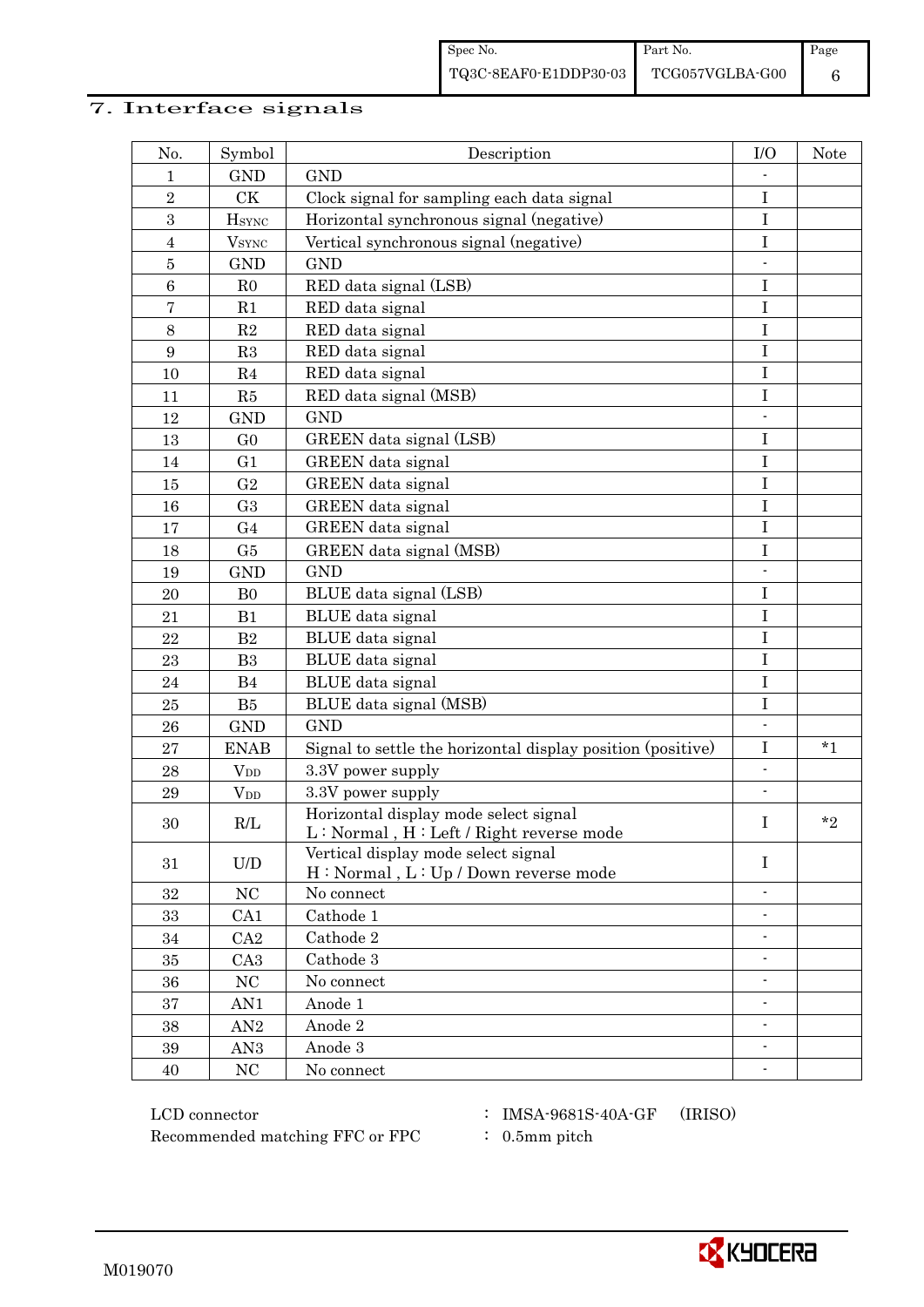| Spec No.              | Part No.        | Page |
|-----------------------|-----------------|------|
| TQ3C-8EAF0-E1DDP30-03 | TCG057VGLBA-G00 |      |

 \*1 The horizontal display start timing is settled in accordance with a rising timing of ENAB signal. In case ENAB is fixed "Low", the horizontal start timing is determined. Don't keep ENAB "High" during operation.





\*2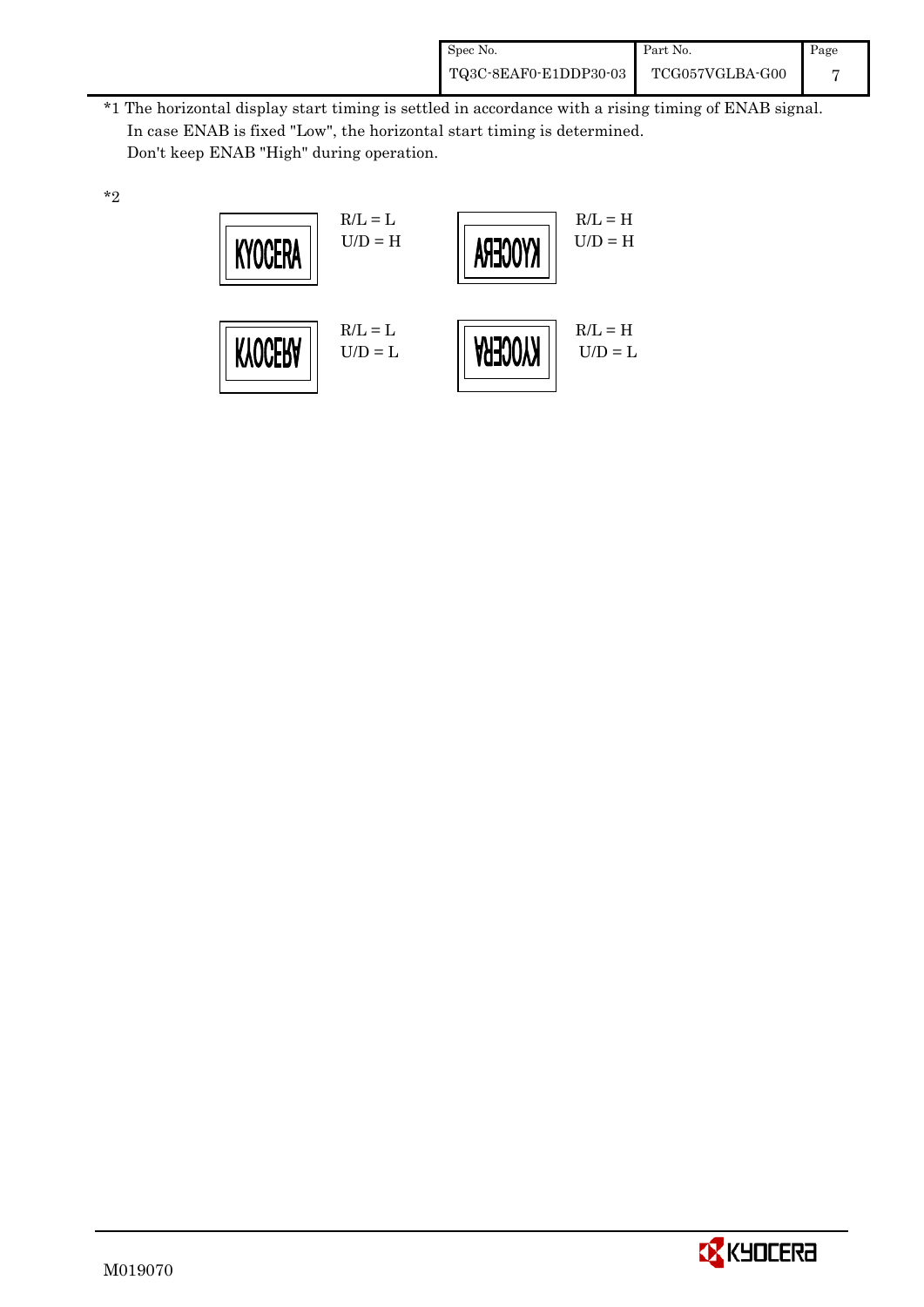#### 8. Input timing characteristics

|                            | Item                                   | Symbol     | Min          | Typ                      | Max                      | Unit          | <b>Note</b> |
|----------------------------|----------------------------------------|------------|--------------|--------------------------|--------------------------|---------------|-------------|
| Clock                      | Frequency                              | 1/Tc       |              | 25.18                    | 28.88                    | MHz           |             |
|                            | Duty ratio                             | Tch/Tc     | 40           | 50                       | 60                       | $\frac{0}{0}$ |             |
| Data                       | Set up time                            | Tds        | 10           | $\overline{\phantom{0}}$ | $\qquad \qquad -$        | ns            |             |
|                            | Hold time                              | Tdh        | 10           | $\qquad \qquad -$        | $\overline{\phantom{0}}$ | ns            |             |
|                            | Cycle                                  | TH         | 30.0         | 31.8                     | $\qquad \qquad -$        | $\mu$ s       |             |
|                            |                                        |            | 770          | 800                      | 900                      | clock         |             |
| Horizontal sync.<br>signal | Pulse width                            | THp        | 5            | 30                       | $\overline{\phantom{0}}$ | clock         |             |
|                            | Set up time                            | THs        | 10           | $\qquad \qquad -$        |                          | ns            |             |
|                            | Hold time                              | THh        | 10           | $\qquad \qquad -$        | $\qquad \qquad -$        | ns            |             |
|                            | Cycle                                  | TV         | 515          | 525                      | 560                      | line          |             |
| Vertical sync.             | Pulse width                            | TVp        | $\mathbf{1}$ | 3                        | 5                        | line          |             |
| signal                     | Set up time                            | <b>TVs</b> | 10           | $\overline{\phantom{0}}$ | $\overline{\phantom{0}}$ | ns            |             |
|                            | Hold time                              | TVh        | 10           |                          | $\overline{\phantom{0}}$ | ns            |             |
|                            | Pulse width                            | TEp        | 640          |                          |                          | clock         |             |
| Enable signal<br>(ENAB)    | Set up time                            | TEs        | 10           | $\overline{\phantom{0}}$ | $\qquad \qquad -$        | ns            |             |
|                            | Hold time                              | TEh        | 10           | $\qquad \qquad -$        | $\qquad \qquad -$        | ns            |             |
|                            | HSYNC · Enable signal phase difference | <b>THE</b> | 112          | 144                      | 175                      | clock         |             |
|                            | HSYNC · VSYNC signal phase difference  | <b>THV</b> | 10           | $\qquad \qquad -$        | $\qquad \qquad -$        | ns            |             |
|                            | Vertical sync. signal start position   | <b>TVE</b> | $\sqrt{2}$   | 35                       | 76                       | line          |             |
| Horizontal display period  |                                        | THd        |              | 640                      |                          | clock         |             |
| Vertical display period    |                                        | TVd        |              | 480                      |                          | line          |             |

#### 8-1. Timing characteristics

\*When ENAB is fixed at "Low", the horizontal display starts from the data of C144 (clock) as shown in 8-3.

 \*When ENAB is fixed at "Low", the vertical sync. signal start position is 35 (line) as shown in 8-3. \*In case of lower frequency, the deterioration of the display quality, flicker etc., may occur.

8-2. Input Data Signals and Display position on the screen

| D1, DH1<br>D2, DH1<br>D3, DH1 |                        | D640, DH1 |
|-------------------------------|------------------------|-----------|
| D2, DH2<br>D1, DH2<br>D3, DH2 |                        |           |
| D1, DH480 D2, DH480 D3, DH480 | в<br>G<br>$\mathbb{R}$ |           |

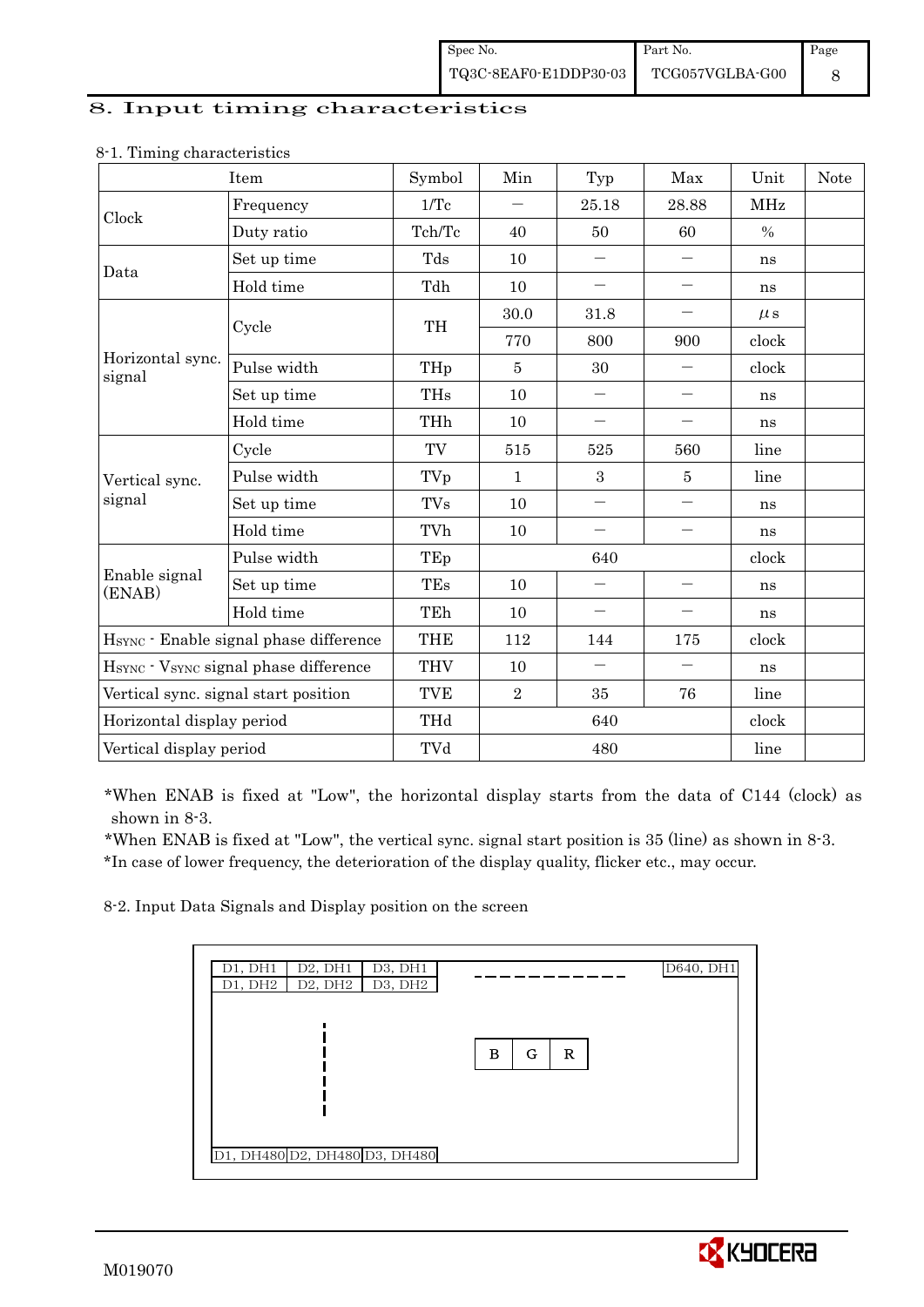

8-3. Input timing characteristics

\*1 When ENAB is fixed at "Low", the horizontal display starts from the data of C144 (clock). \*2 When ENAB is fixed at "Low", the vertical sync. signal start position is 35 (line).

#### 9. Backlight characteristics

LED ratings

| Item                |          | Symbol | Min.                     | Typ.   | Max.           | Unit | Note                         |
|---------------------|----------|--------|--------------------------|--------|----------------|------|------------------------------|
| Forward current     | *1       | ΙF     | $\overline{\phantom{0}}$ | 15     | $\blacksquare$ | mA   | Ta= $-20 \sim 70$ °C         |
|                     | $*_{1}$  | VF     | $\overline{\phantom{0}}$ | 22.1   | 25.0           | V    | IF=15mA, Ta= $-20^{\circ}$ C |
| Forward voltage     |          |        | $\overline{\phantom{0}}$ | 21.7   | 24.5           | V    | IF=15mA, $Ta=25^{\circ}C$    |
|                     |          |        |                          | 21.3   | 24.1           | V    | IF=15mA, $Ta=70^{\circ}C$    |
| Operating life time | $*2, *3$ | T      |                          | 40,000 | ٠              | h    | IF=15mA, $Ta=25^{\circ}C$    |

\*1 For each "AN1-CA1", "AN2-CA2" and "AN3-CA3"

\*2 When brightness decrease 50% of initial brightness.

\*3 Life time is estimated data. (Condition : IF=15mA, Ta=25℃ in chamber).

 \* An input current below 5.0mA may reduce the brightness uniformity of the LED backlight. This is because the amount of light from each LED chip is different. Therefore, please evaluate carefully before finalizing the input current.

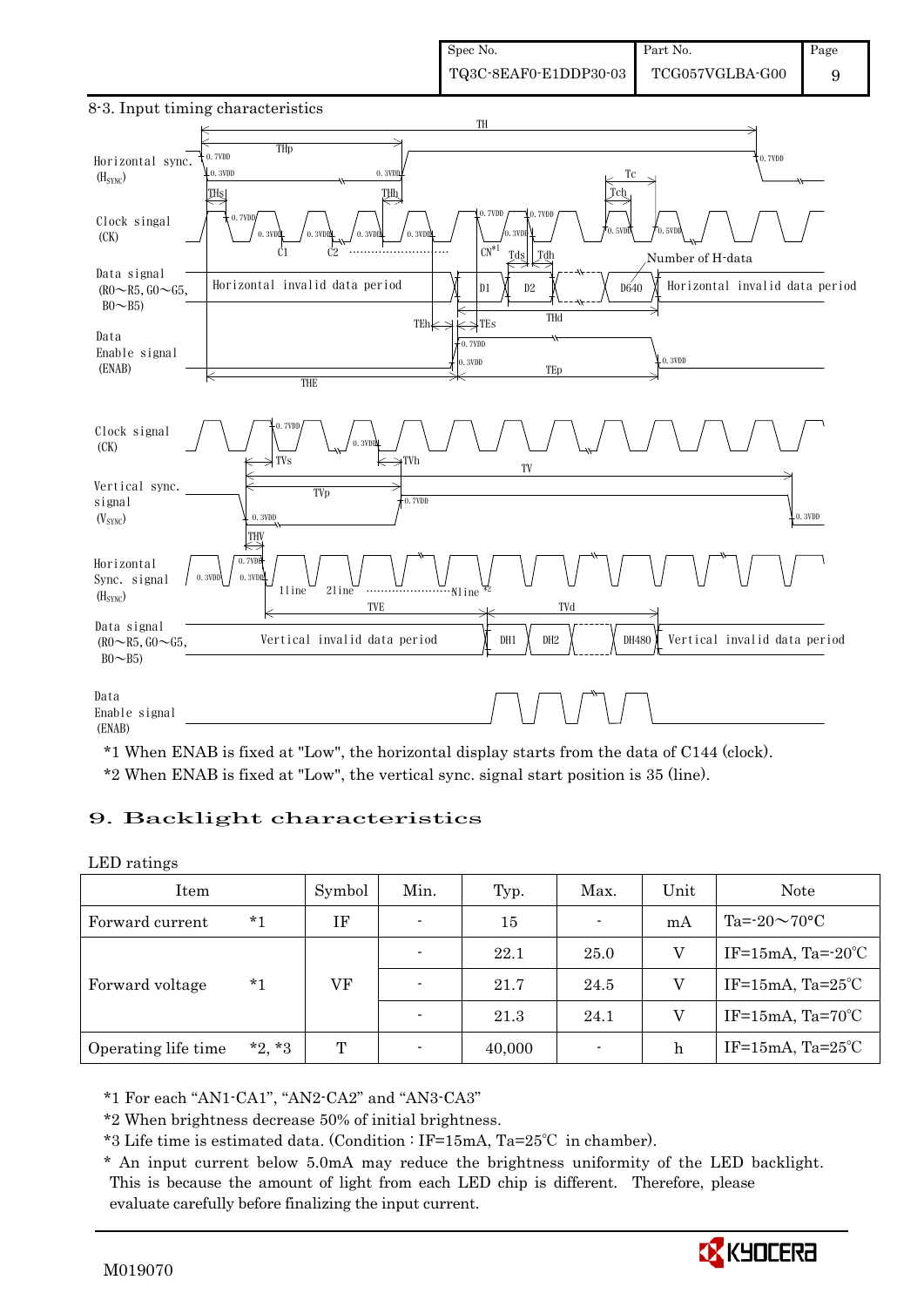#### 10. Lot number identification

The lot number shall be indicated on the back of the backlight case of each LCD.

 $TCG057VGLBA-G00 - □ - □ - □$  MADE IN  $\Box$  $\Box$  $\Box$  $\Box$ 

| $\downarrow \downarrow$ $\downarrow$ $\downarrow$ |  |      |
|---------------------------------------------------|--|------|
| $12 \quad 3 \quad 4$                              |  | $-5$ |

- No1. No5. above indicate
	- 1. Year code
	- 2. Month code
	- 3. Date
	- 4. Version Number
	- 5. Country of origin (Japan or China)

| Year | 2008 | 2009 | 2010 | 2011 | 2012 | 2013 |
|------|------|------|------|------|------|------|
| Code | ◡    |      |      |      |      |      |

| Month | Jan. | Feb. | Mar. | Apr. | May | Jun. |
|-------|------|------|------|------|-----|------|
| Code  |      |      | ౿    |      |     |      |

| Month      | Jul. | Aug. | Sep. | $_{\rm Oct.}$ | Nov. | Dec. |
|------------|------|------|------|---------------|------|------|
| $\rm Code$ |      |      |      | ∡⊾            |      |      |

### 11. Warranty

#### 11-1. Incoming inspection

Please inspect the LCD within one month after your receipt.

#### 11-2. Production warranty

 Kyocera warrants its LCD's for a period of 12 months from the ship date. Kyocera shall, by mutual agreement, replace or re-work defective LCD's that are shown to be Kyocera's responsibility.

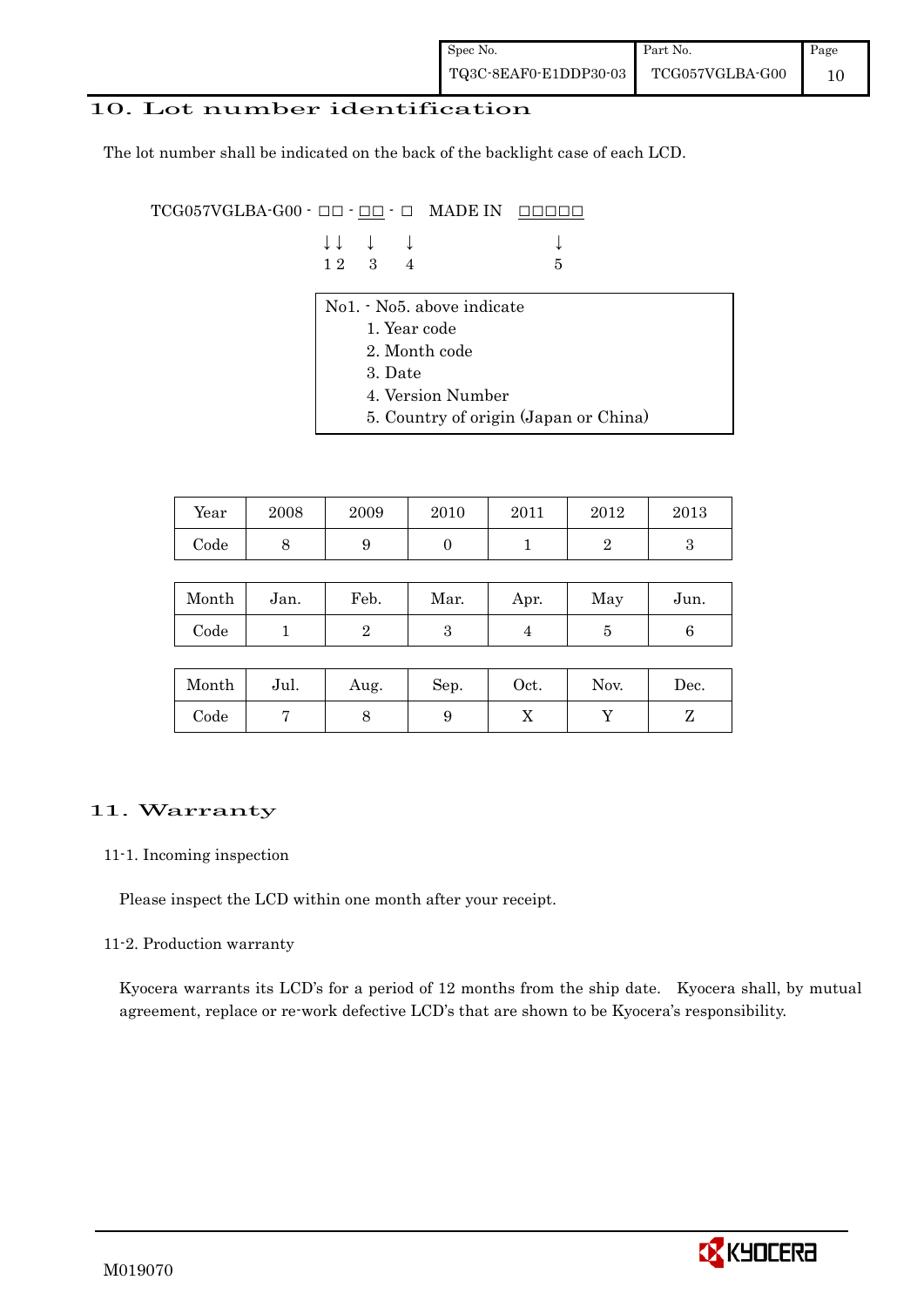#### 12. Precautions for use

- 12-1. Installation of the LCD
	- 1) A transparent protection plate shall be added to protect the LCD and its polarizer.
	- 2) The LCD shall be installed so that there is no pressure on the LSI chips.
	- 3) The LCD shall be installed flat, without twisting or bending.
	- 4) A transparent protection sheet is attached to the polarizer. Please remove the protection film slowly before use, paying attention to static electricity.

#### 12-2. Static electricity

- 1) Since CMOS ICs are mounted directly onto the LCD glass, protection from static electricity is required.
- 2) Workers should use body grounding. Operator should wear ground straps.

12-3. LCD operation

- 1) The LCD shall be operated within the limits specified. Operation at values outside of these limits may shorten life, and/or harm display images.
- 12-4. Storage
	- 1) The LCD shall be stored within the temperature and humidity limits specified. Store in a dark area, and protect the LCD from direct sunlight or fluorescent light.
	- 2) Always store the LCD so that it is free from external pressure onto it.

12-5. Usage

- 1) DO NOT store in a high humidity environment for extended periods. Polarizer degradation bubbles, and/or peeling off of the polarizer may result.
- 2) The front polarizer is easily scratched or damaged. Prevent touching it with any hard material, and from being pushed or rubbed.
- 3) The LCD screen may be cleaned by wiping the screen surface with a soft cloth or cotton pad using a little Ethanol.
- 4) Water may cause damage or discoloration of the polarizer. Clean condensation or moisture from any source immediately.
- 5) Always keep the LCD free from condensation during testing. Condensation may permanently spot or stain the polarizer.
- 6) Do not disassemble LCD module because it will result in damage.
- 7) This Kyocera LCD module has been specifically designed for use in general electronic devices, but not for use in a special environment such as usage in an active gas. Hence, when the LCD is supposed to be used in a special environment, evaluate the LCD thoroughly beforehand and do not expose the LCD to chemicals such as an active gas.
- 8) Please do not use solid-base image pattern for long hours because a temporary afterimage may appear. We recommend using screen saver etc. in cases where a solid-base image pattern must be used.
- 9) Liquid crystal may leak when the module is broken. Be careful not to let the fluid go into your eyes and mouth. In the case the fluid touches your body; rinse it off right away with water and soap.

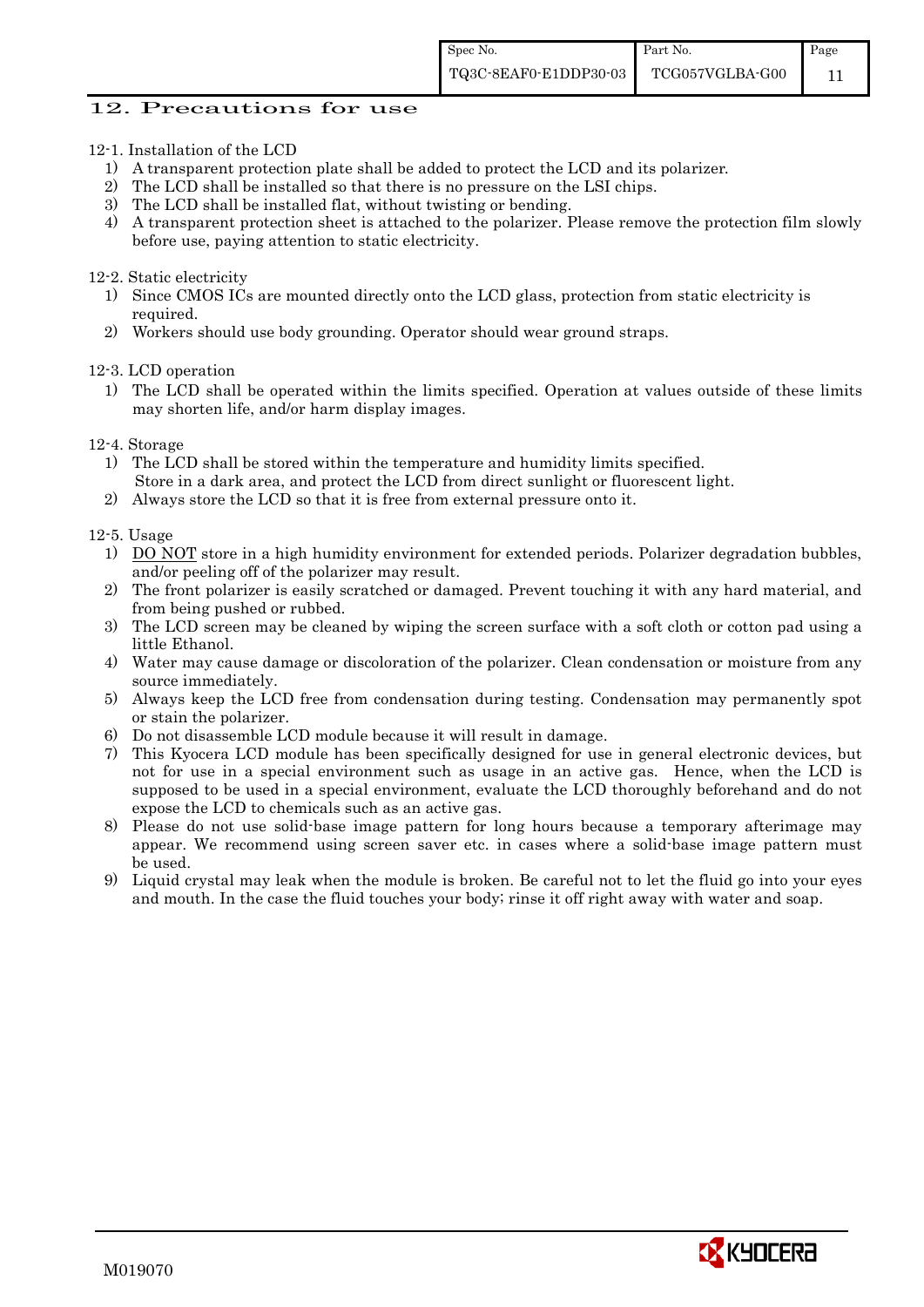#### 13. Reliability test data

| Test item                            | Test condition                                                                                       | Test time        |                                                            | Judgement                                                                  |
|--------------------------------------|------------------------------------------------------------------------------------------------------|------------------|------------------------------------------------------------|----------------------------------------------------------------------------|
| High temp.<br>atmosphere             | $80^{\circ}$ C                                                                                       | 240h             | Display function<br>Display quality<br>Current consumption | $\therefore$ No defect<br>$\therefore$ No defect<br>: No defect            |
| Low temp.<br>atmosphere              | $-30^{\circ}$ C                                                                                      | 240h             | Display function<br>Display quality<br>Current consumption | : No defect<br>$\therefore$ No defect<br>$\therefore$ No defect            |
| High temp.<br>humidity<br>atmosphere | $40^{\circ}$ C 90% RH                                                                                | 240h             | Display function<br>Display quality<br>Current consumption | $\therefore$ No defect<br>$\therefore$ No defect<br>$\therefore$ No defect |
| Temp. cycle                          | 0.5 <sub>h</sub><br>$-30\degree C$<br>R.T.<br>0.5 <sub>h</sub><br>$80^{\circ}$ C<br>0.5 <sub>h</sub> | 10cycles         | Display function<br>Display quality<br>Current consumption | $\therefore$ No defect<br>$\therefore$ No defect<br>$\therefore$ No defect |
| High temp.<br>operation              | $70^{\circ}$ C                                                                                       | 500 <sub>h</sub> | Display function<br>Display quality<br>Current consumption | $\therefore$ No defect<br>: No defect<br>$\therefore$ No defect            |

\* Each test item uses a test LCD only once. The tested LCD is not used in any other tests.

\* The LCD is tested in circumstances in which there is no condensation.

\* The reliability test is not an out-going inspection.

 \* The result of the reliability test is for your reference purpose only. The reliability test is conducted only to examine the LCD's capability.

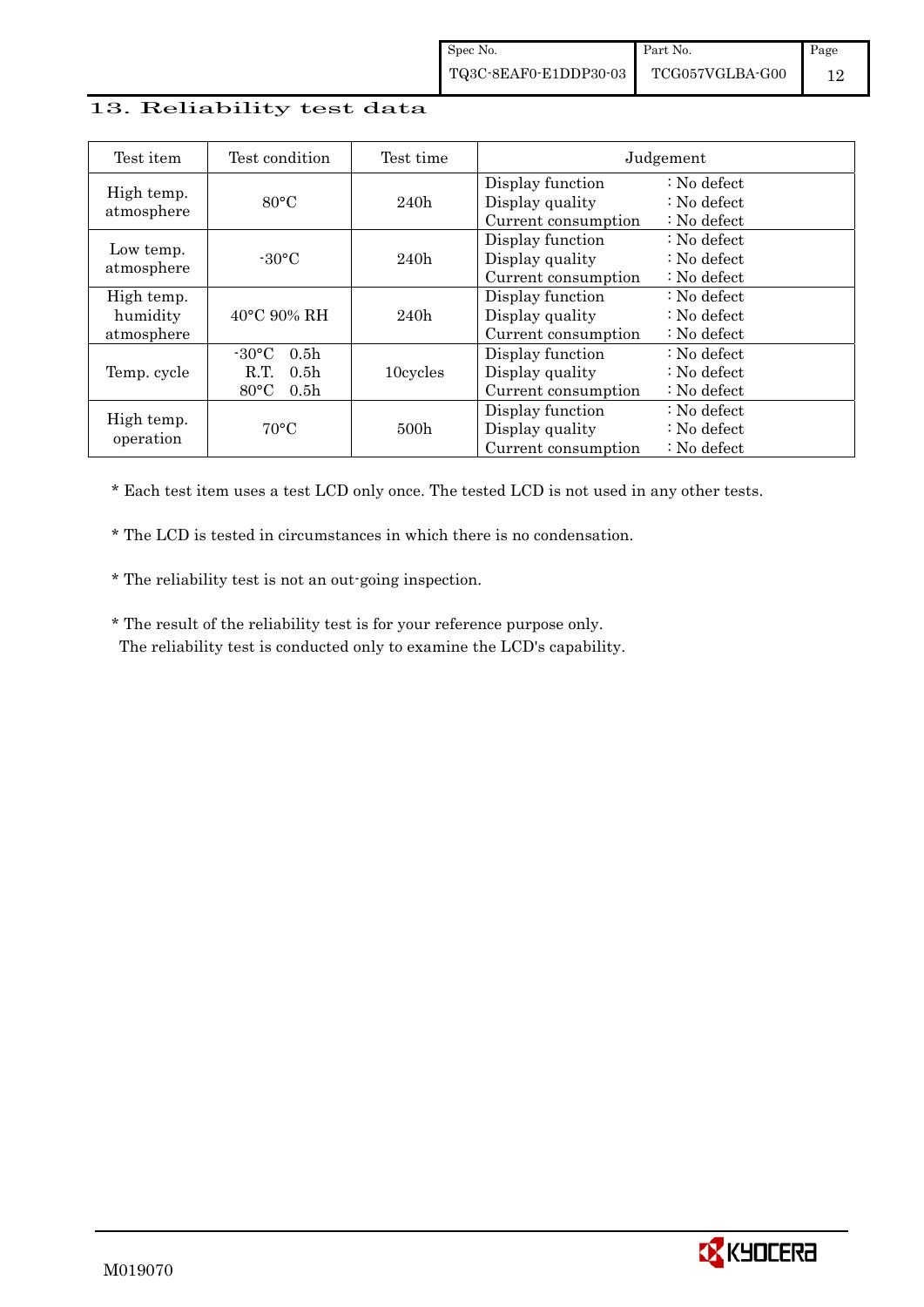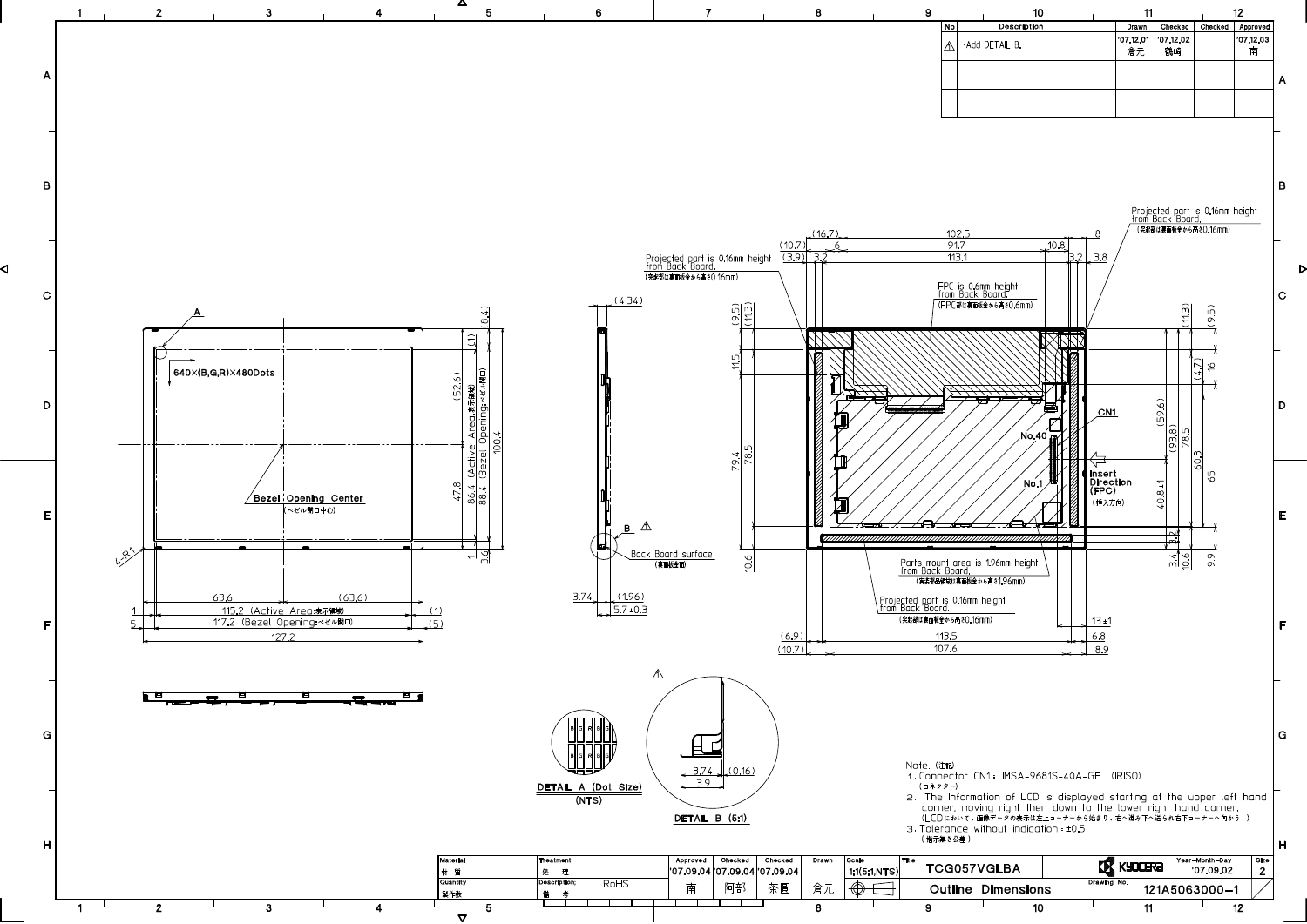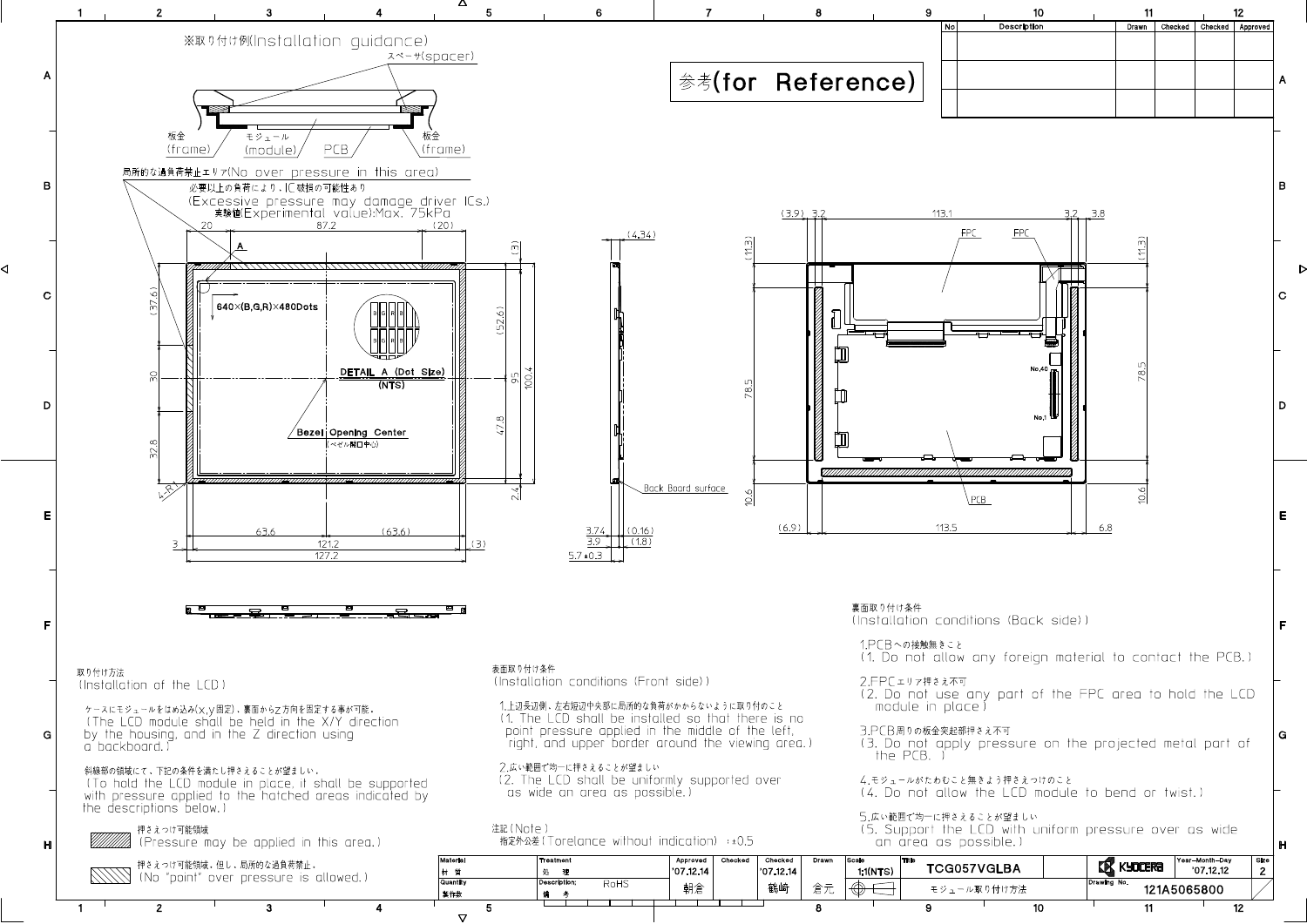|       | Spec No. TQ3C-8EAF0-E2DDP30-00 |
|-------|--------------------------------|
| Date. | September 8, 2007              |

## KYOCERA INSPECTION STANDARD

# TYPE : TCG057VGLBA-G00

### KYOCERA CORPORATION KAGOSHIMA HAYATO PLANT LCD DIVISION

| Original          |                | Designed by $:$ Engineering dept. | Confirmed by $:QA$ dept.                    |         |          |
|-------------------|----------------|-----------------------------------|---------------------------------------------|---------|----------|
| <b>Issue Date</b> | Prepared       | Checked                           | Approved                                    | Checked | Approved |
| September 8, 2007 | 20 Johnword J. |                                   | Jamazaki GMatsumono J. Sakaguchi S. Hoyseko |         |          |

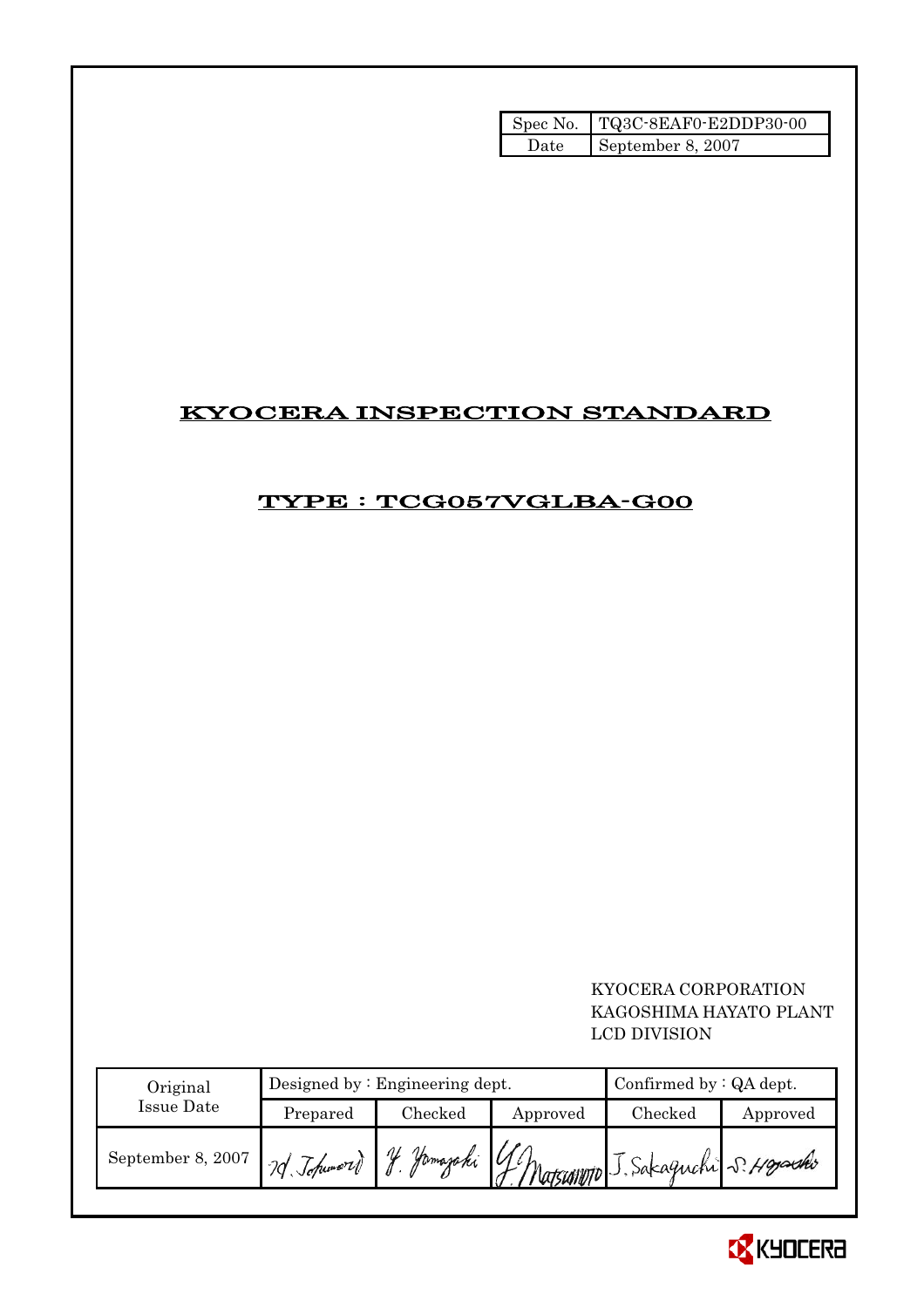| Spec No.              | Part No.        | Page |
|-----------------------|-----------------|------|
| TQ3C-8EAF0-E2DDP30-00 | TCG057VGLBA-G00 |      |

|             |             |          |  | Revision record                   |              |                         |          |
|-------------|-------------|----------|--|-----------------------------------|--------------|-------------------------|----------|
|             |             |          |  | Designed by : Engineering dept.   |              | Confirmed by : QA dept. |          |
| $\rm{Date}$ |             | Prepared |  | Checked<br>${\Large\bf Approved}$ |              | $\rm Checked$           | Approved |
|             |             |          |  |                                   |              |                         |          |
|             |             |          |  |                                   |              |                         |          |
| Rev.No.     | $\rm{Date}$ | Page     |  |                                   | Descriptions |                         |          |
|             |             |          |  |                                   |              |                         |          |
|             |             |          |  |                                   |              |                         |          |
|             |             |          |  |                                   |              |                         |          |
|             |             |          |  |                                   |              |                         |          |
|             |             |          |  |                                   |              |                         |          |
|             |             |          |  |                                   |              |                         |          |
|             |             |          |  |                                   |              |                         |          |
|             |             |          |  |                                   |              |                         |          |
|             |             |          |  |                                   |              |                         |          |
|             |             |          |  |                                   |              |                         |          |
|             |             |          |  |                                   |              |                         |          |
|             |             |          |  |                                   |              |                         |          |
|             |             |          |  |                                   |              |                         |          |
|             |             |          |  |                                   |              |                         |          |
|             |             |          |  |                                   |              |                         |          |
|             |             |          |  |                                   |              |                         |          |
|             |             |          |  |                                   |              |                         |          |
|             |             |          |  |                                   |              |                         |          |
|             |             |          |  |                                   |              |                         |          |
|             |             |          |  |                                   |              |                         |          |
|             |             |          |  |                                   |              |                         |          |
|             |             |          |  |                                   |              |                         |          |
|             |             |          |  |                                   |              |                         |          |
|             |             |          |  |                                   |              |                         |          |
|             |             |          |  |                                   |              |                         |          |
|             |             |          |  |                                   |              |                         |          |
|             |             |          |  |                                   |              |                         |          |
|             |             |          |  |                                   |              |                         |          |
|             |             |          |  |                                   |              |                         |          |
|             |             |          |  |                                   |              |                         |          |
|             |             |          |  |                                   |              |                         |          |
|             |             |          |  |                                   |              |                         |          |
|             |             |          |  |                                   |              |                         |          |
|             |             |          |  |                                   |              |                         |          |
|             |             |          |  |                                   |              |                         |          |
|             |             |          |  |                                   |              |                         |          |

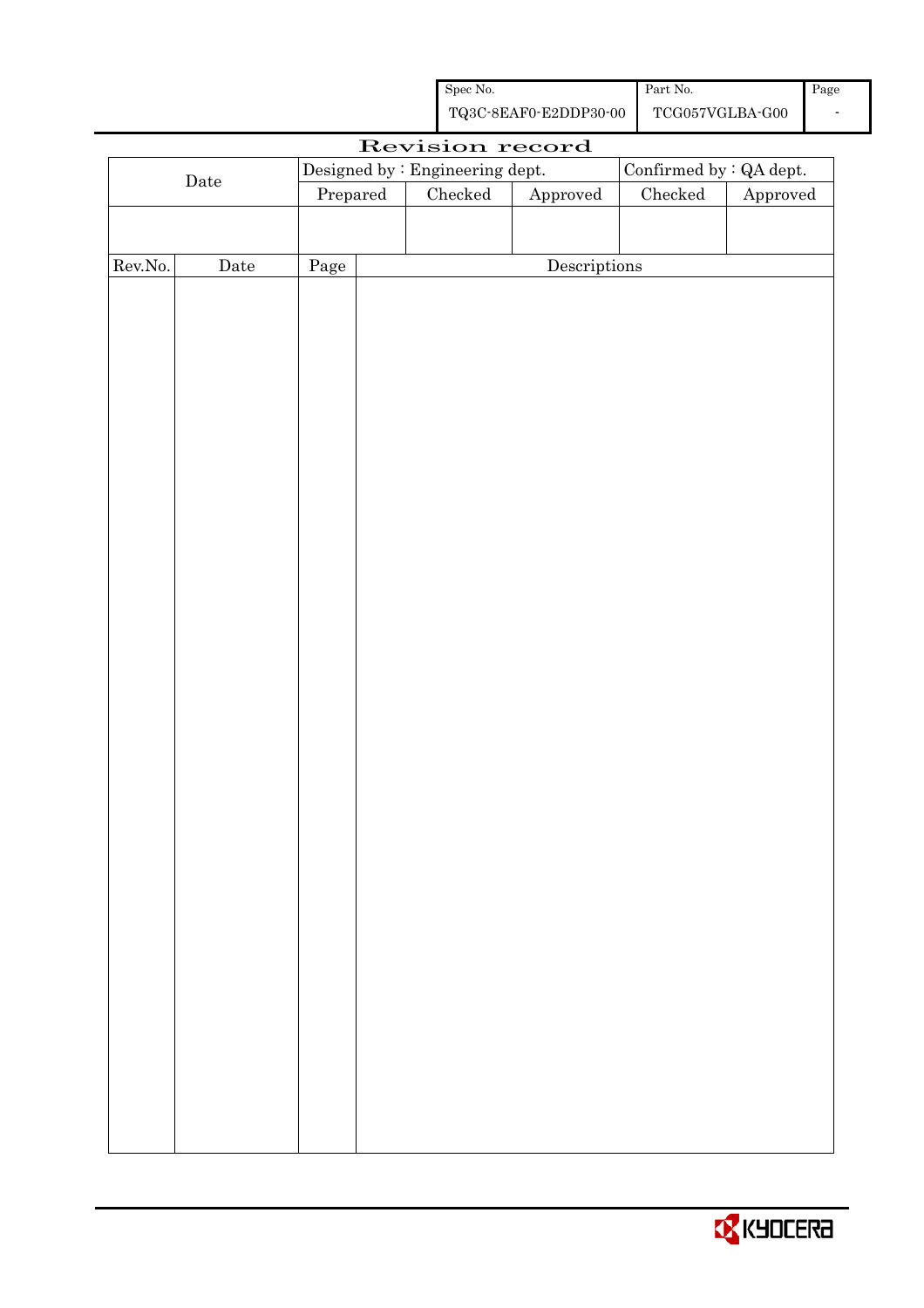| 1) Note         |                                                                                                                                                                                       |                           |                                                                                              |  |  |  |  |
|-----------------|---------------------------------------------------------------------------------------------------------------------------------------------------------------------------------------|---------------------------|----------------------------------------------------------------------------------------------|--|--|--|--|
|                 |                                                                                                                                                                                       | Note                      |                                                                                              |  |  |  |  |
| General         | Customer identified anomalies not defined within this inspection standard shall be<br>1.<br>reviewed by Kyocera, and an additional standard shall be determined by mutual<br>consent. |                           |                                                                                              |  |  |  |  |
|                 | 2.                                                                                                                                                                                    |                           | This inspection standard about the image quality shall be applied to any defect within       |  |  |  |  |
|                 | the active area and shall not be applicable to outside of the area.                                                                                                                   |                           |                                                                                              |  |  |  |  |
|                 | 3.<br>Luminance                                                                                                                                                                       | Inspection conditions     | : 500 Lux min.                                                                               |  |  |  |  |
|                 |                                                                                                                                                                                       | Inspection distance       | $:300$ mm.                                                                                   |  |  |  |  |
|                 | Temperature                                                                                                                                                                           |                           | : 25 $\pm$ 5°C                                                                               |  |  |  |  |
|                 | Direction                                                                                                                                                                             |                           | : Directly above                                                                             |  |  |  |  |
| Definition of   | Dot defect                                                                                                                                                                            | Bright dot defect         | The dot is constantly "on" when power applied to the                                         |  |  |  |  |
| inspection item |                                                                                                                                                                                       |                           | LCD, even when all "Black" data sent to the screen.                                          |  |  |  |  |
|                 |                                                                                                                                                                                       |                           | Inspection tool: 5% Transparency neutral density filter.                                     |  |  |  |  |
|                 |                                                                                                                                                                                       |                           | Count dot: If the dot is visible through the filter                                          |  |  |  |  |
|                 |                                                                                                                                                                                       |                           | Don't count dot: If the dot is not visible through the                                       |  |  |  |  |
|                 |                                                                                                                                                                                       |                           | filter<br>R G B R G B R G<br>RGBRGBRGB<br>dot defect<br>RGBRGBRGB                            |  |  |  |  |
|                 |                                                                                                                                                                                       | Black dot defect          | The dot is constantly "off" when power applied to the                                        |  |  |  |  |
|                 |                                                                                                                                                                                       |                           | LCD, even when all "White" data sent to the screen.                                          |  |  |  |  |
|                 |                                                                                                                                                                                       | Adjacent dot              | Adjacent dot defect is defined as two or more bright dot                                     |  |  |  |  |
|                 |                                                                                                                                                                                       |                           | defects or black dot defects.<br>R G B R G B R G<br>RGBRGBRGB<br>dot defect<br>GBRGBR<br>G B |  |  |  |  |
|                 | External                                                                                                                                                                              | Bubble, Scratch,          | Visible operating (all pixels "Black" or "White") and non                                    |  |  |  |  |
|                 | inspection                                                                                                                                                                            | Foreign particle          | operating.                                                                                   |  |  |  |  |
|                 |                                                                                                                                                                                       | (Polarizer, Cell,         |                                                                                              |  |  |  |  |
|                 |                                                                                                                                                                                       | Backlight)                |                                                                                              |  |  |  |  |
|                 |                                                                                                                                                                                       | Appearance<br>inspection  | Does not satisfy the value at the spec.                                                      |  |  |  |  |
|                 | Others                                                                                                                                                                                | LED wire                  | Damaged to the LED wire, connector, pin, functional                                          |  |  |  |  |
|                 |                                                                                                                                                                                       |                           | failure or appearance failure.                                                               |  |  |  |  |
|                 | Definition                                                                                                                                                                            | Definition of circle size | Definition of linear size                                                                    |  |  |  |  |
|                 | of size                                                                                                                                                                               | а<br>$d = (a + b)/2$      |                                                                                              |  |  |  |  |